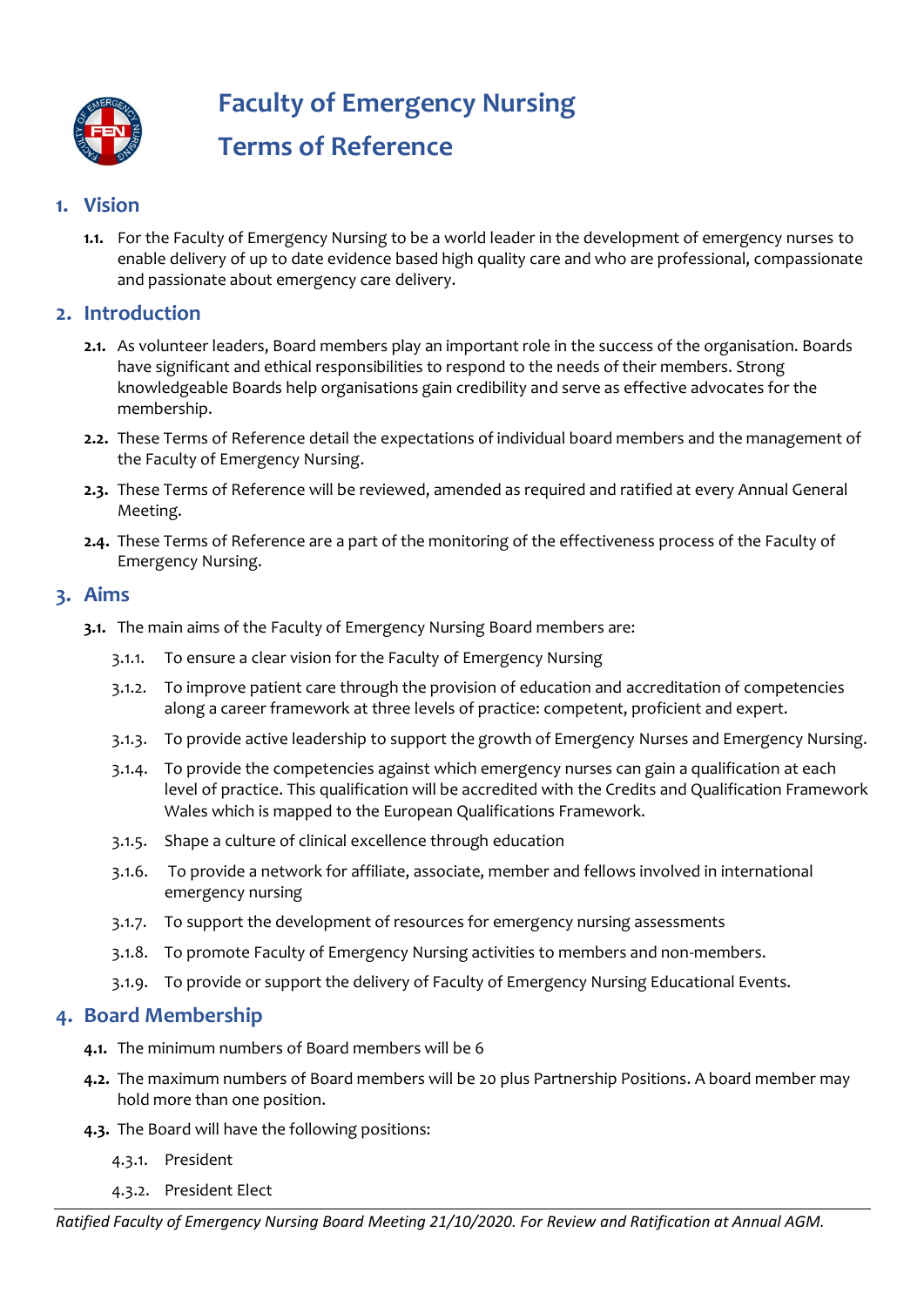- 4.3.3. Immediate Past President & Internal Quality Assurance Board Chair
- 4.3.4. Treasurer & Finance Committee Chair
- 4.3.5. Secretary
- 4.3.6. Education Lead & Education Board Chair.
- 4.3.7. Competency Lead & Clinical Competency Board Chair
- 4.3.8. Membership Secretary
- 4.3.9. Marketing and Communications (MARCOMMS) Lead
- 4.3.10. Accreditation & Qualification Consultant
- 4.3.11. Level of practice / Role specific can be held by individuals in other positions on Board & can be coopted):
	- 4.3.11.1. AFEN member
	- 4.3.11.2. MFEN member
	- 4.3.11.3. Emergency Nurse Practitioner
	- 4.3.11.4. Advanced Practitioner
	- 4.3.11.5. Consultant Nurse
	- 4.3.11.6. Emergency Department Manager
	- 4.3.11.7. Clinical Learning Facilitator
- 4.3.12. Country Specific Representatives (can be held by individuals in other positions on Board & can be co-opted) **.** Aim is to have a minimum of two for each country:
	- 4.3.12.1. England
	- 4.3.12.2. Ireland
	- 4.3.12.3. Northern Ireland
	- 4.3.12.4. Scotland
	- 4.3.12.5. Wales
- 4.3.13. Partnership Positions (non-voting):
	- 4.3.13.1. Royal College of Nursing, Emergency Care Association Representative
	- 4.3.13.2. Royal College of Emergency Medicine
	- 4.3.13.3. Faculty of Prehospital Care
- **4.4.** Exclusion to becoming a board member: previous disqualification as a company/charity director. *Company director disqualifications can be found on the UK Government Companies House Director Disqualifications Register<sup>1</sup> or Companies Registration Office Disqualification Register in Eire<sup>2</sup>*

# **5. Expectations of Board Members**

- **5.1.** As the terms of Reference are new and there is a change to the strategic development of FEN, there is agreement to give some stability that in the first term positions will be held for a term of 4 years the date that this *Terms of Reference* is ratified by at the AGM.
- **5.2.** All Board members are expected to:
	- 5.2.1. Actively promote the Vision and Mission of FEN to encourage membership

*Ratified Faculty of Emergency Nursing Board Meeting 21/10/2020. For Review and Ratification at Annual AGM.*

<sup>1</sup> <https://www.gov.uk/search-the-register-of-disqualified-company-directors>

<sup>2</sup> <https://search.cro.ie/company/DisqualifiedSearch.aspx>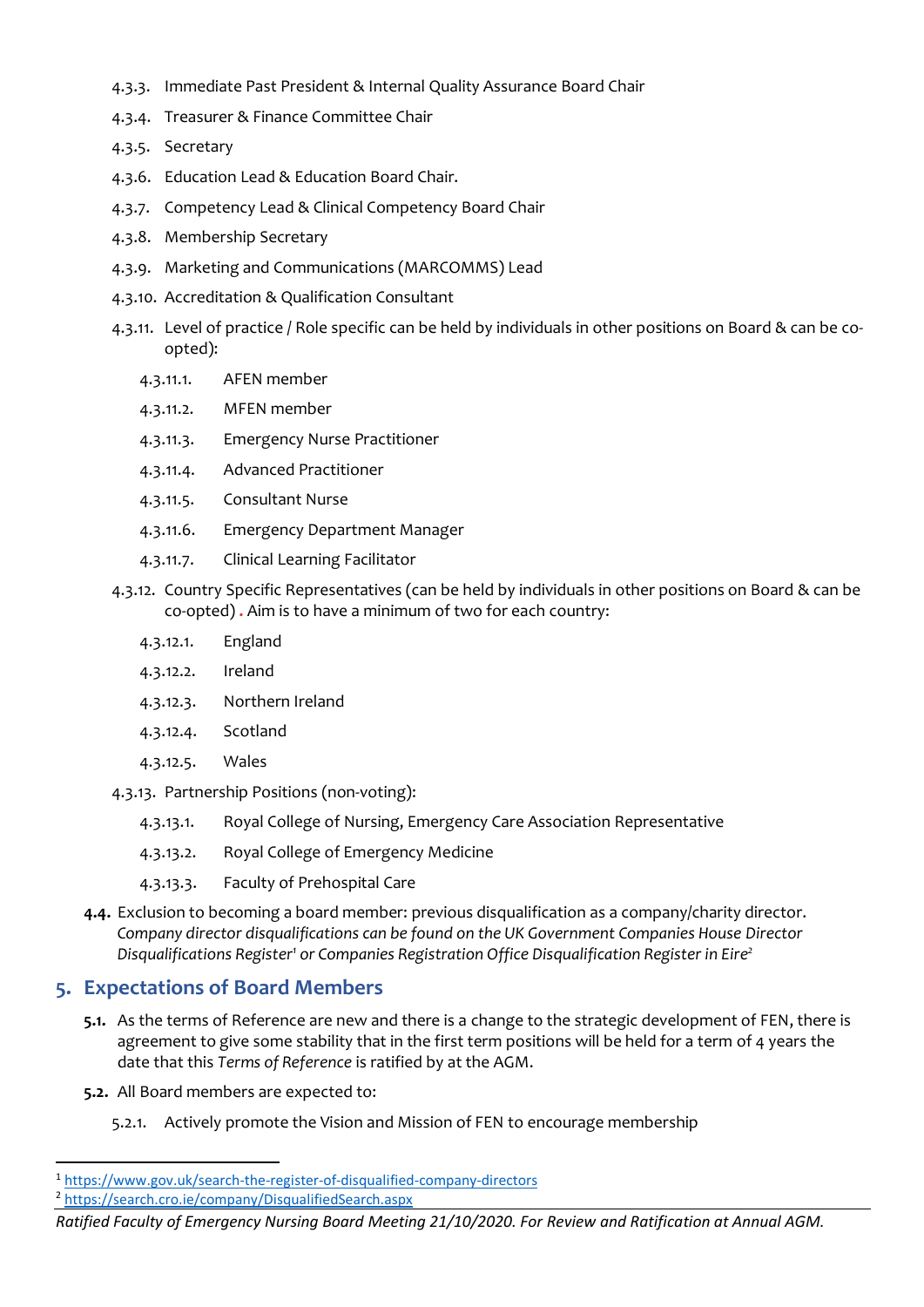- 5.2.2. Be knowledgeable about the policies, procedures & latest development of the Faculty
- 5.2.3. Attend and participate in AGM & Board meetings
- 5.2.4. Attend and participates in membership events
- 5.2.5. Attend and participate in FEN/Agored Internal Verification Meetings
- 5.2.6. Champion recruitment and retention of members
- 5.2.7. Work closely with other Board Members to ensure the effective management of the Faculty.

## **5.3. The President**

- 5.3.1. Natural progression from President Elect. If president elect position is vacant, position will be elected by the board.
- 5.3.2. Will lead and co-ordinate activities of the Faculty of Emergency Nursing.
- 5.3.3. Will be elected from within the Board.
- 5.3.4. Will normally hold the position for a period of 2 years with the option of one extension of a further 2 years.
- 5.3.5. Will normally have served as a Board member for at least 2 years prior to taking up the role of President.
- 5.3.6. Will normally have held the role of President Elect prior to appointment as President.
- 5.3.7. Will chair the AGM and monthly board meetings, ensuring that they are effectively managed with a focus on the Faculty of Emergency Nursing's aims.
- 5.3.8. With the support of the President Elect and Secretary, agree agenda for AGM and monthly meetings, ensure necessary papers are distributed prior to meeting.
- 5.3.9. Ensure FEN Board Terms of Reference are met.
- 5.3.10. Ensures democratic process is adhered to when decisions are made as per these Terms of Reference.
- 5.3.11. Will formally approve policies and procedures on behalf of the Board.
- 5.3.12. Will lead the Faculty of Emergency Nursing Board Members, encouraging effective communication between the Board and members to ensure the effective and efficient running of the Faculty of Emergency Nursing.
- 5.3.13. Ensures that the Faculty of Emergency Nursing Board is appropriately represented at official events and that activity is reported back to Board members.

## **5.4. The President Elect & Internal Quality Assurance Board Chair:**

- 5.4.1. Elected by the board; Normally holds office for a period of 2 to 4 years and would have been a board member for 1 year prior to taking up position.
- 5.4.2. Supports and deputises for the President at both internal and external events as required.
- 5.4.3. Liaises with the President in preparing the papers for the AGM and planning the next Presidential year so as to achieve a smooth transition from one term to the next.
- 5.4.4. Presents an annual report to the Faculty of Emergency Nursing Board at the AGM.

## **5.5. Immediate Past President & Chair of Faculty of Emergency Nursing Internal Quality Assurance Board:**

- 5.5.1. Holds office of Immediate Past President for a period of 1-year post presidency
- 5.5.2. Will support the President and carry out the duties of a Member of the Board, working to promote the `Vision and Work of the Faculty.
- 5.5.3. Works closely with the President to ensure a smooth transition between Presidents.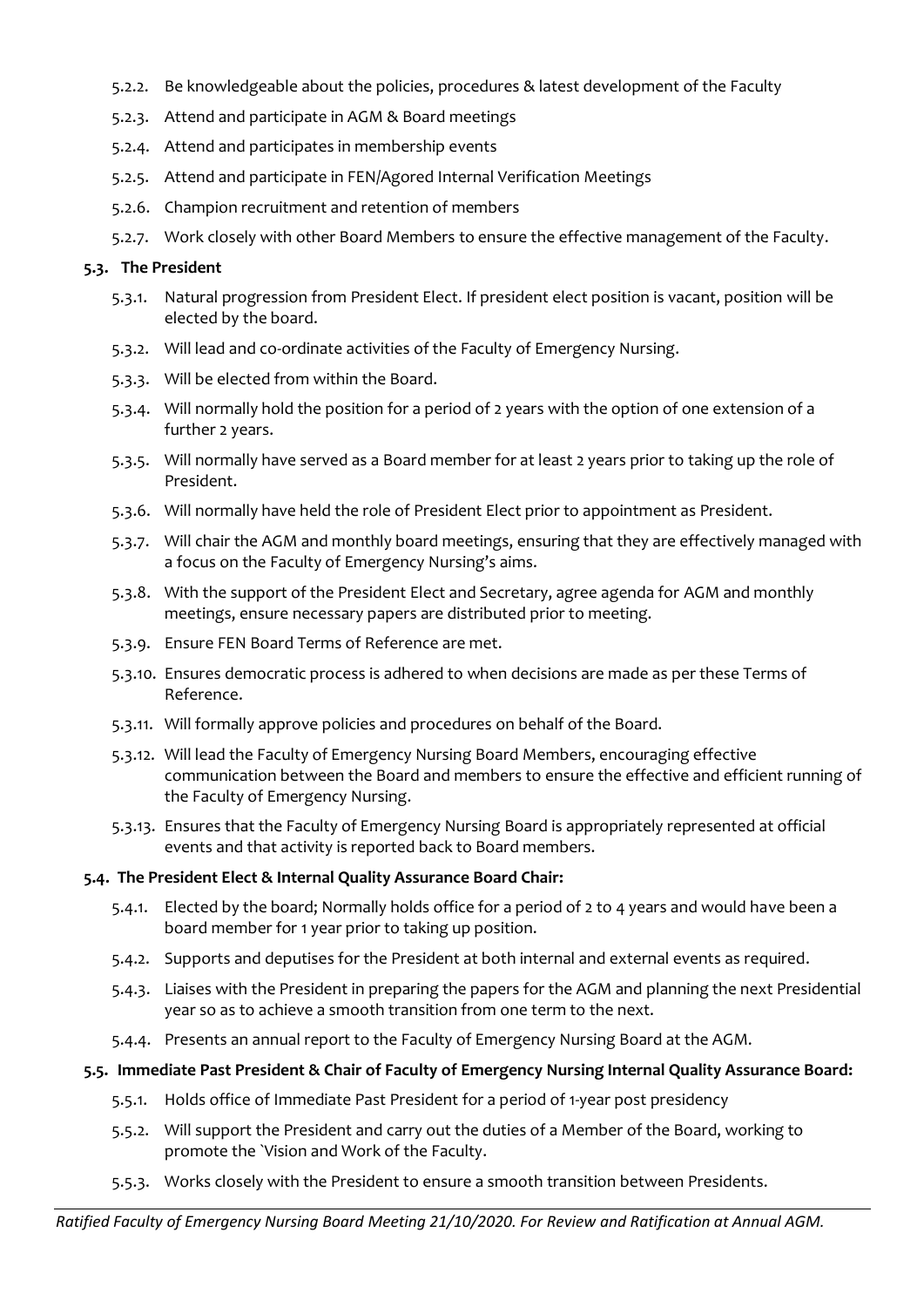- 5.5.4. Is a source of intelligence for new president.
- 5.5.5. Deputises for President / President Elect in their absence.
- 5.5.6. Undertakes duties as requested by the President.
- 5.5.7. Chairs the Faculty of Emergency Nursing Internal Quality Assurance Board Meetings until new Immediate Past President is in Office.
- 5.5.8. Updates the electronic accreditation data base and submits, with the notes of the meeting, to the Agored Centre for processing.
- 5.5.9. Presents an annual report to the Faculty of Emergency Nursing Board at the AGM.

#### **5.6. The Treasurer**

- 5.6.1. Elected by the board. Normally hold office for a period no longer than 6 years.
- 5.6.2. Chair the Finance Committee.
- 5.6.3. Provides fiscal management for the Faculty of Emergency Nursing.
- 5.6.4. Reviews the financial position and reports to the board monthly.
- 5.6.5. Formally presents year-end accounts to Board at AGM.
- 5.6.6. Monitors and collects membership subscriptions.
- 5.6.7. Receives expense claims and provides payment in a timely manner.
- 5.6.8. Receives monies from members for accreditation and educational events.
- 5.6.9. Provides payments for invoices outstanding in a timely manner.
- 5.6.10. Manages subscriptions required to ensure functionality of the website.
- 5.6.11. Organises hotels, venues (that require payment) and catering for AGM, Educational Days and FEN/Agored Interval Verification Meetings.
- 5.6.12. Open and operate bank accounts as agreed by the Board.
- 5.6.13. Access bank account electronically.
- 5.6.14. Act as a signatory for bank accounts.

#### **5.7. The Secretary**:

- 5.7.1. Elected by the Board. Normally holds office for a period no longer than 6 years.
- 5.7.2. Administer the business of the FEN and carry out the duties of an Officer.
- 5.7.3. Assist the President and Vice-President in formulating and circulating agenda for AGM and monthly meetings.
- 5.7.4. Records meeting notes of AGM, monthly meetings and FEN/Agored Internal verification meetings.
- 5.7.5. Circulated notes from meetings electronically to the board members and posts on Faculty Board Members' shared drive.
- 5.7.6. Receives correspondence on behalf of the faculty, sifts and present to appropriate board members or to the board itself.
- 5.7.7. Generates and respond to correspondence as requested by the Board.
- 5.7.8. Supports the function of the educational lead by assisting with the organisation of venues and corresponding with sponsors and facilitators for educational days.

#### **5.8. Education Lead**

5.8.1. Elected by the board, normally holds office for a period no longer than 6 years.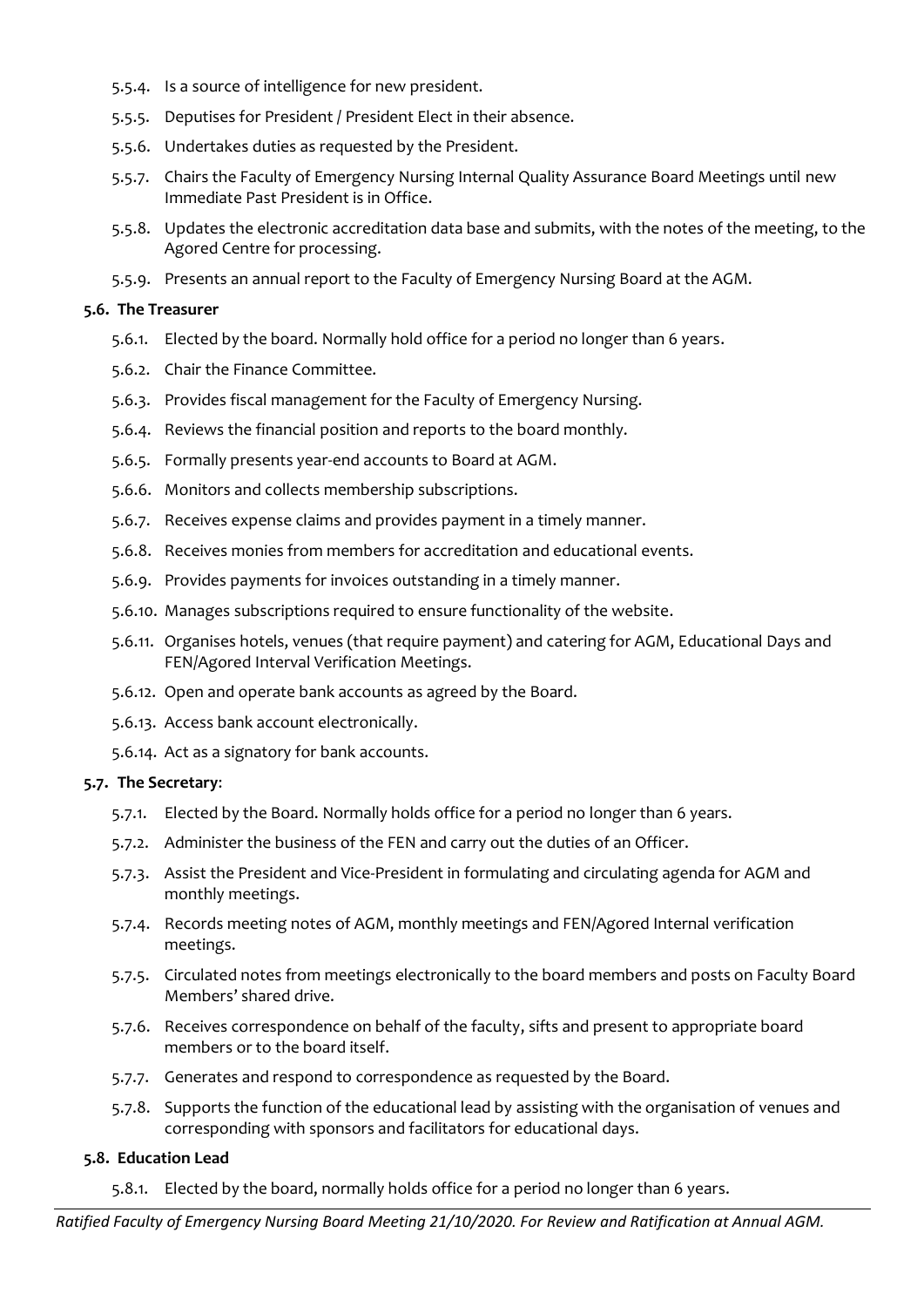- 5.8.2. Chairs the Faculty of Emergency Nursing Education Board.
- 5.8.3. Leads and co-ordinates the development, collation, revision & distribution of educational programmes and resources & presents to the Faculty of Emergency Nursing Board for ratification.
- 5.8.4. Develop, co-ordinate, attends & participates in educational events as ratified by the FEN board.
- 5.8.5. Formally reports to the FEN board on progress at AGM and monthly meetings.
- 5.8.6. Support the Chair of the Faculty of Emergency Nursing Internal Quality Assurance Meetings in duties relating to accreditation.

#### **5.9. Competency Development Lead**

- 5.9.1. Elected by the board, normally holds office for a period no longer than 6 years.
- 5.9.2. Chairs the Faculty of Emergency Nursing Clinical Competency Development Board.
- 5.9.3. Leads/co-ordinate the development and revision of competencies on a rotational basis:
	- 5.9.3.1. Associate Level
	- 5.9.3.2. Member Level
	- 5.9.3.3. Fellow Level
- 5.9.4. Support the Chair in the functions of Faculty of Emergency Nursing Internal Quality Assurance Board.
- 5.9.5. Support the Chair of the Faculty of Emergency Nursing Educational Board Meetings in duties relating to education, programme delivery & identification of exemplar work to build up a repository.
- 5.9.6. Attends & participates in educational events.
- 5.9.7. Provides the webmaster with the competencies for uploading to the website.
- 5.9.8. Leads the mapping of other competencies to the FEN competencies.
- 5.9.9. Formally reports to the FEN board on progress at AGM and monthly meetings.

#### **5.10.Membership Secretary**

- 5.10.1. Elected by the Board, normally holds office for a period of up to 6 years.
- 5.10.2. Advises the Board on all matters pertaining to membership.
- 5.10.3. Annually reviews and updates policies and procedures relating to FEN membership & present to the Board for ratification.
- 5.10.4. Ensures accurate, up-to-date members' databases are maintained whilst adhering to GPDA agreements.
- 5.10.5. Organise recruitment initiatives at membership events.
- 5.10.6. Respond to queries about membership.
- 5.10.7. Formally reports on membership at AGM and Board meetings.

## **5.11. The Marketing and Communications Lead (Marcomms):**

*The term communications pertain to public relations, publicity and marketing activity. It relates to internal and external communications and all available forms of media to address communication with actual and potential Faculty members.* 

- 5.11.1. Elected by the board, normally holds office for a period of up to 6 years.
- 5.11.2. Maintains and develops the website, ensuring information provided is up to date.
- 5.11.3. Uses all platforms (including twitter, FB & Instagram) to support the championing of the Faculty of Emergency Nursing.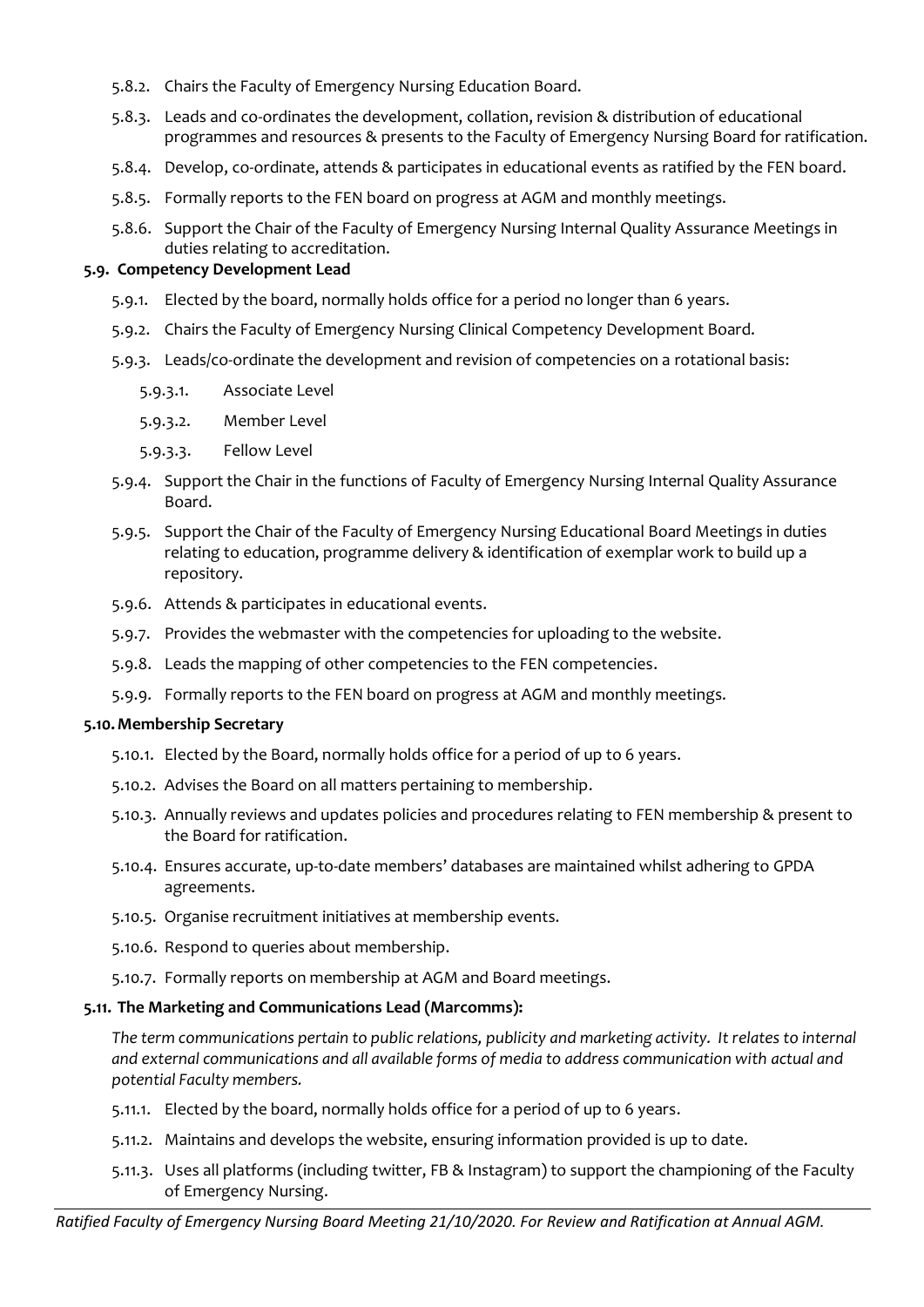- 5.11.4. Leads on and develops promotional information for the Faculty of Emergency Nursing.
- 5.11.5. Liaise with the Website Administrator to ensure that the website is updated on a regular basis.
- 5.11.6. Work closely with the President and Board to devise a method of collating/disseminating internal communications.
- 5.11.7. Keep up to date with all forms of media to enable FEN to benefit from any advancement in them.
- 5.11.8. Report to the Board on communication issues and promote communication and development activities and implement publicity and marketing strategies.
- 5.11.9. Write and distribute to appropriate outside agencies, regular, interesting and accurate informative press releases on activities and events.
- 5.11.10. Have an understanding and knowledge of website software packages, in particular *Word Press* content management.
- 5.11.11. Update the website regularly, monthly or quarterly.
- 5.11.12. Ensure privacy of the information on the website, for example, no personal information, such as dates of birth, home addresses should be included.
- 5.11.13. Include the standard disclaimer on the website at all times.
- 5.11.14. Encourage members to provide material for the website and to view the website at regular intervals.
- 5.11.15. Ensure any links to other websites are in line with the objectives of FEN, add value and have the appropriate permission, including a disclaimer.
- 5.11.16. Include a copyright statement.

#### **5.12. Accreditation & Qualification Consultant (co-opted; educationalist position)**

- 5.12.1. Holds the position for 4 years, can be extended.
- 5.12.2. Supports the Clinical Competencies Lead in developing the competencies into qualifications.
- 5.12.3. Integral member of the Internal Quality Assurance Board and provides expert advice to its Chair.
- 5.12.4. Supports development of Faculty of Emergency Nursing Assessors.
- 5.12.5. Supports the delivery of the Faculty of Emergency Nursing Education Board in delivery of education sessions and scrutiny of assessment documents to be ratified by the Faculty of Emergency Nursing Board.
- 5.12.6. Support the President and Chairs of Boards in establishing management processes necessary for the Faculty of Emergency Nursing. This includes consultation with outside agencies such as Agored Cymru, Agored Cymru Administrative Centre and education purchasers.

## **5.13. Country based Representatives**:

- 5.13.1. The Board will aim to include a member representing each country: England, Ireland, Northern Ireland, Scotland and Wales.
- 5.13.2. These officers will double with other Board positions.
- 5.13.3. Ensure that competencies meet own regulatory requirement and enable practice.
- 5.13.4. Will inform of variance of practice during educational programmes or events.

#### **5.14.Level of Practice or Role Specific**:

5.14.1. The Board will aim to include a member representing levels of practice or specific role. These include: member working towards associate level, member working towards member level, emergency nurse practitioner; advanced nurse practitioner (aka Emergency care practitioner), emergency department manager, consultant nurse, clinical learning facilitator.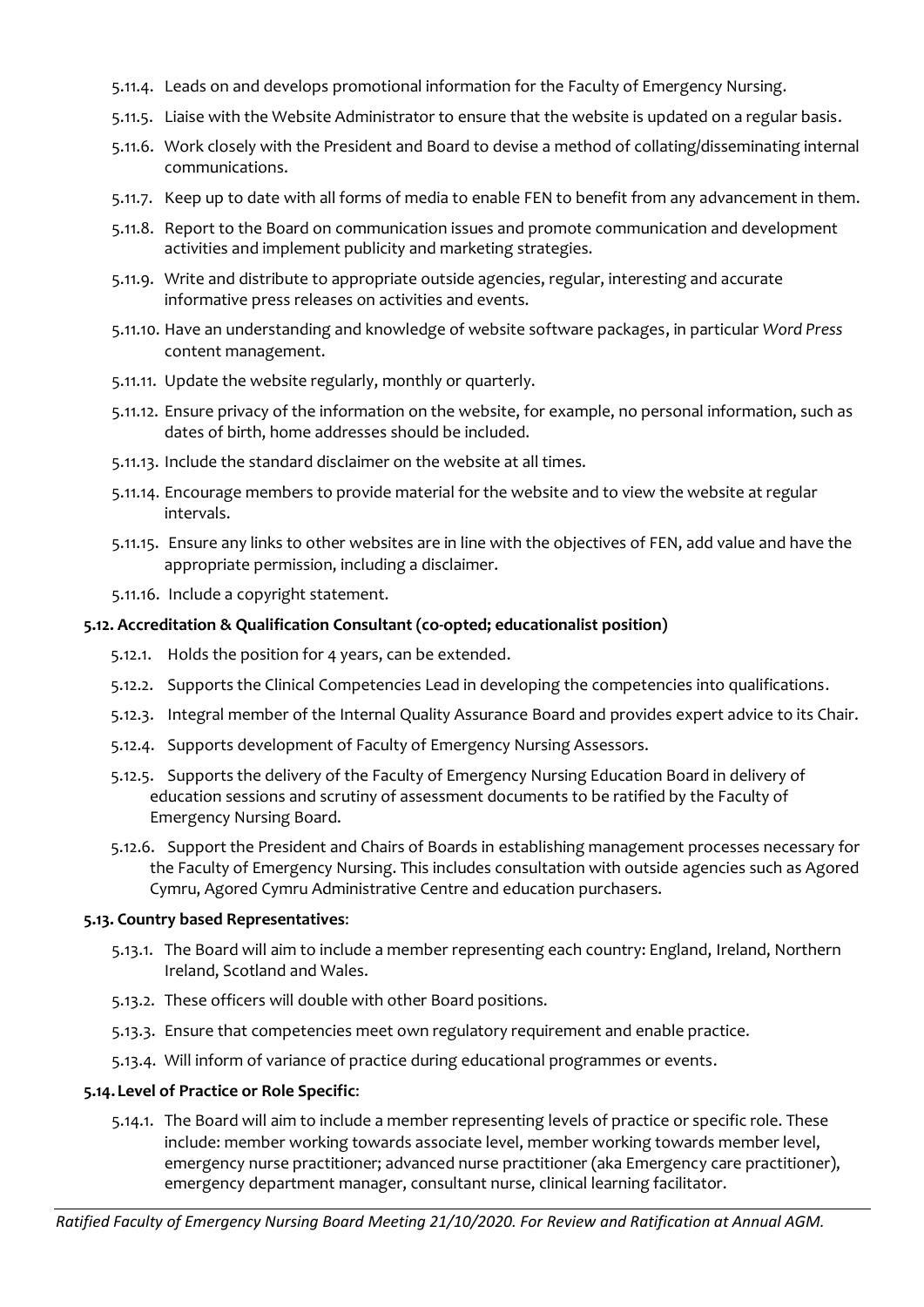5.14.2. These officers will double with other Board positions.

# **6. Partnership members:**

- 6.1.1. RCN ECA, RCEM & FPHC select their Board member to represent them on the Faculty.
- 6.1.2. These individuals do not hold any voting rights.
- 6.1.3. Board membership is not exclusive to one organisation only i.e. a member could be a board member for the Faculty and RCN ECA – in this case they would have voting rights as a Board Member of the Faculty.
- 6.1.4. Partnership member will advise the Faculty of Emergency Nursing Board of any conflict of Interest and will excuse themselves from the discussion.
- 6.1.5. Partnership member opinion will be coveted and considered in all board decisions.
- 6.1.6. Partnership members will be included in the Faculty Board correspondence, exception will for electronic voting.
- 6.1.7. Partnership members may undertake discreet pieces of work as agreed by the board.
- 6.1.8. Partnership members will be invited to attend and take an active role in the Faculty of Emergency Nursing Internal Quality Assurance Board Meetings and educational programmes and events.

# **7. Decision-making**

- **7.1.** For the Board to conduct valid business, the meeting must be quorate for any voting decisions to be made.
- **7.2.** Quorum is set at 50% plus one voting members.
- **7.3.** Simple majority vote will prevail. If there is a tie, then the chair of the meeting will have a casting vote.
- **7.4.** On occasion, the Board may decide that a decision is so important that prior to the vote they will agree that a 75% majority will be required.
- **7.5.** Decisions that need to be voted on are those that change the functioning of the Faculty of Emergency Nursing Board, this would include but not limited to
	- 7.5.1.1. Meeting schedule.
	- 7.5.1.2. Definition of the quorum.
	- 7.5.1.3.Changes to the Terms of Reference of the Faculty of Emergency Nursing Board.
	- 7.5.1.4.Changes to the membership of the Board.
	- 7.5.1.5.Ratification of documents.

## **8. Meetings**

- **8.1.** A face-to-face 1-day Annual General Meeting (AGM) will be held in January each year (can include video conferencing). Faculty of Emergency Nursing Members will be invited to video conference into the AGM.
- **8.2.** Monthly meetings using video conference will be held on the 3<sup>rd</sup> Wednesday of every month excluding August and January. These meetings will start at 19.30 hrs and finish by 21.30hrs.
- **8.3.** *Ad hoc* meetings can be requested by Board members who are leading on projects. The President or in their absence the President Elect will agree to the *ad hoc* meeting and will circulate information on the *ad hoc* meeting. The *ad hoc* meeting will normally be held through video conferencing but on occasion may need to be face-to-face.

# **9. Meeting notes and agenda**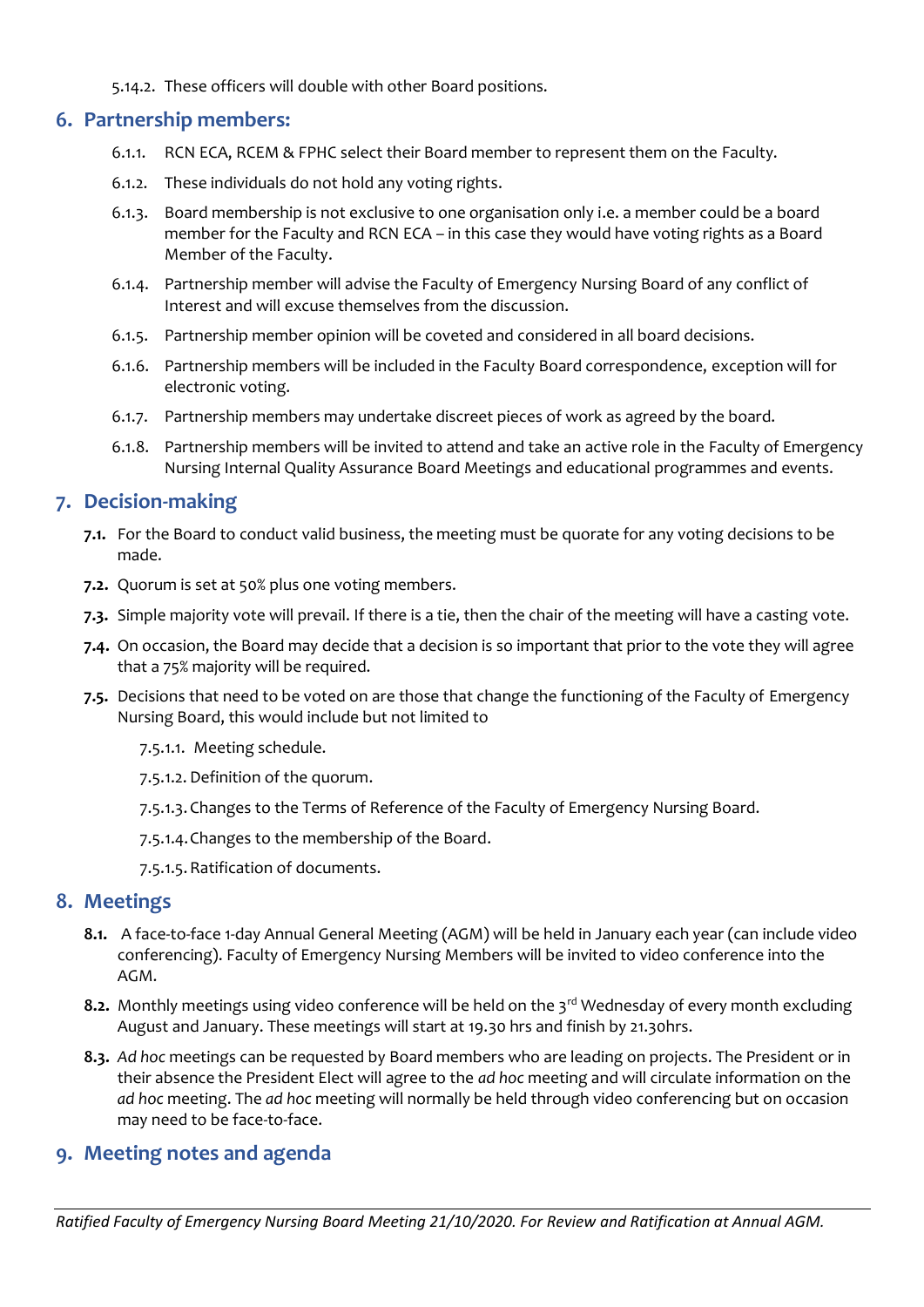- **9.1.** An agenda will be circulated prior to each meeting and AGM. Board members can add items to the agenda for discussion.
- **9.2.** Notes from meetings & AGM will be captured; these will include actions to be take and by whom.
- **9.3.** The notes from the meeting will be circulated before the next meeting.
- **9.4.** The notes from the previous meeting will be scrutinized and any corrections made at the following meeting.
- **9.5.** The notes from the AGM will be scrutinized and corrections confirmed at the following AGM.

## **10. GPDR**

- **10.1.** Faculty of Emergency Nursing Board Members acknowledge and will abide by the rules of GPDR.
- **10.2.** The information members provide will be used by the Faculty of Emergency Nursing (FEN) only for purposes in connection with the running of the Faculty, which will include communicating by post, telephone and email.
- **10.3.**Personal information will never be disclosed for marketing purposes.
- **10.4.**Personal bank details will be stored securely and separately from personal details and will only be available to treasurer and Faculty of Emergency Nursing bank signatories.
- **10.5.** The data will be stored securely on a computer and in a ledger.
- **10.6.**The data will be provided to Board members to enable the smooth running of the Faculty of Emergency Nursing.
- **10.7.** The Board will produce a directory of members which will include name, contact detail and level of membership. This directory will be made available only to members.
- **10.8.**Personal Data can be removed from our stored records within 28 days of a written request to the faculty, but not from a published Faculty directory.
- **10.9.**Members have a right to complain, addressing the complaint to the President, if there is a problem with the faculty's handling of data.
- **10.10.** Any emails circulated to all members will be sent as a blind copy (bcc).

# **11. Rules of Office for all Faculty of Emergency Nursing Board Members**

## **11.1. Method of Election**

11.1.1.Until 2025, Board members will be co-opted to the Faculty of Emergency Nursing. Thereafter it is anticipated that Board Members will be elected by application and voting by Faculty of Emergency Nursing Members.

## **11.2. Method of Election for Board Positions**

11.2.1.Election for Board Positions shall be by a vote of the Faculty of Emergency Nursing Board members at the Annual General Meeting (AGM).

## **11.3. Term of Office**

- 11.3.1. Following initial election to a role, the member can be re-election for a further term.
- 11.3.2. He/she shall take office immediately after the AGM.
- **11.3.3.** On completion of her/his term of office, a member cannot stand for the same office until two years have elapsed after the end of her/his last term of office.

## **11.4. Removal from Office**

11.4.1. Where a Member is not performing satisfactorily in their elected role, the Board has the power to remove her/him by calling an Extraordinary General Meeting (EGM) at which a motion to remove the Member will be presented.